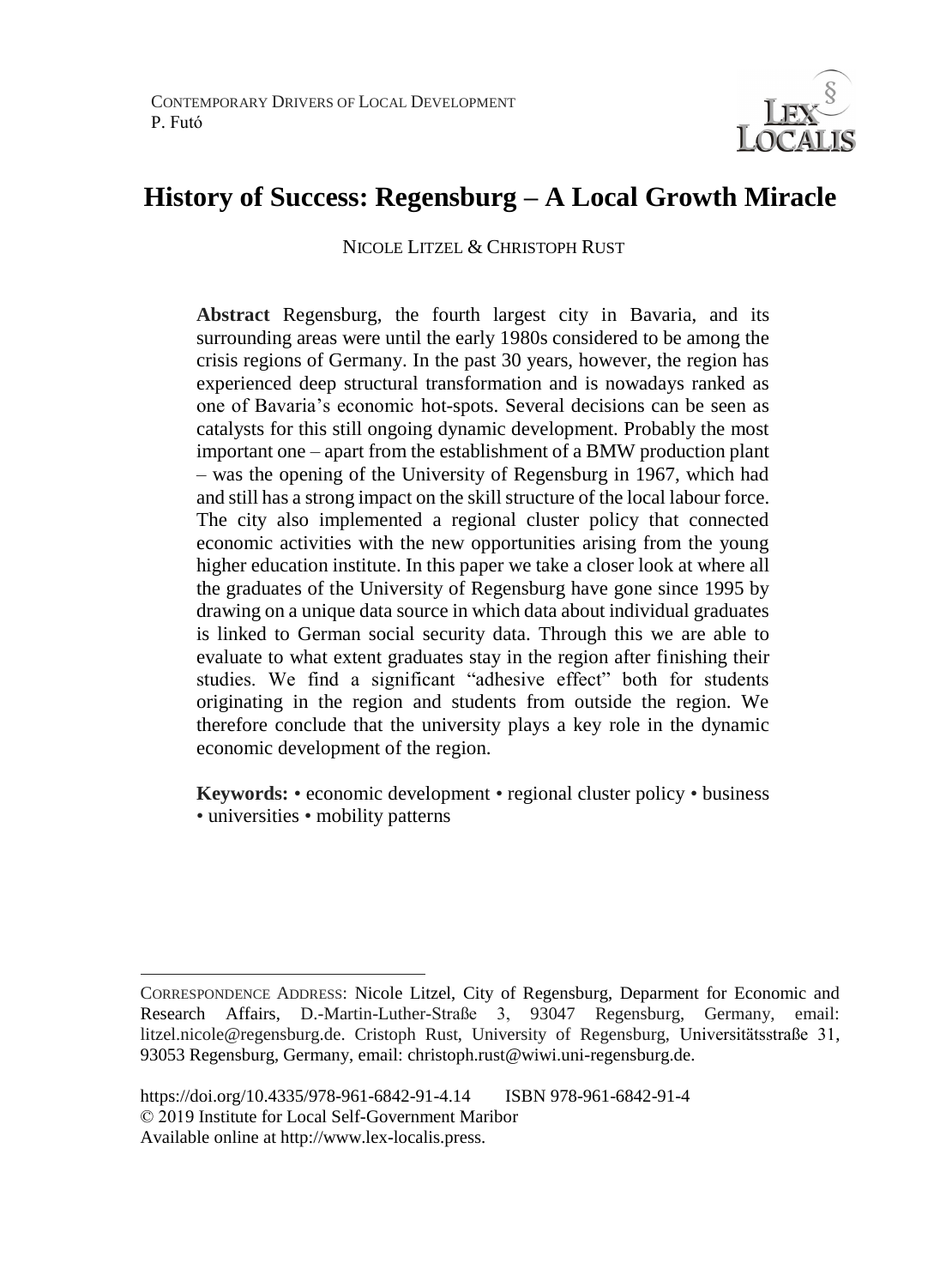## **1 Introduction**

The University of Regensburg in Bavaria was founded in 1962 and opened in 1967 as a regional university. Since then, Regensburg and the surrounding areas have experienced deep structural transformation. Until the 1980s, the location was considered to be among Germany's crisis regions. Now, by contrast, Regensburg is ranked as one of Bavaria's economic hot-spots. In contrast to the national trend, manufacturing jobs constitute a considerable share of employment. Several high-tech firms are located in the region along with important manufacturing firms, among which there are several so-called "hidden champions". Together with this astonishing economic development, a change in cultural life can also be observed. Cultural offerings now range from high-quality cinemas, music and film festivals to theatre and poetry. The atmosphere has changed from that of a provincial town to one of openness, diversity and creativity. Due to the variety of local amenities, the quality of life in the location has improved enormously.

Economic success has manifested in a low unemployment rate in the region (2.2% in May 2017), along with an increase in employment, wages and housing prices. The city of Regensburg in particular has a growing population and is strongly attracting young people. Due to these developments, Regensburg is one of the regions with the lowest average population age in Germany. In this paper, we shed some light on the factors that are, we believe, primarily accountable for driving this development.

It turns out that a fortunate combination of investments from various high-tech companies, successful regional economic policy, and – possibly the most important factor – the foundation of the University of Regensburg have driven this exceptional development.

This paper is structured as follows: The next section describes important milestones in the economic development that has occurred since the 1980s. In section three we analyse the mobility patterns of graduates from the University of Regensburg which have different core implications for regional economic development. Section four concludes.

# **2 Regensburg, the case study**

#### **2.1 Economic history and milestones**

Until the 1980s, Regensburg was often referred to as a "sleepy administrative city". The location was then marked by a declining population, $\frac{1}{2}$  having one of the lowest birth rates and tax incomes in Germany, along with a declining textile and clothing industry. Unemployment rose above twelve percent at the time. In comparison, since 2010 the former has been continuously and clearly below four percent in the city and the surrounding area, while in spring 2018 it was as low as 2.2% (German Federal Employment Agency).<sup>2</sup>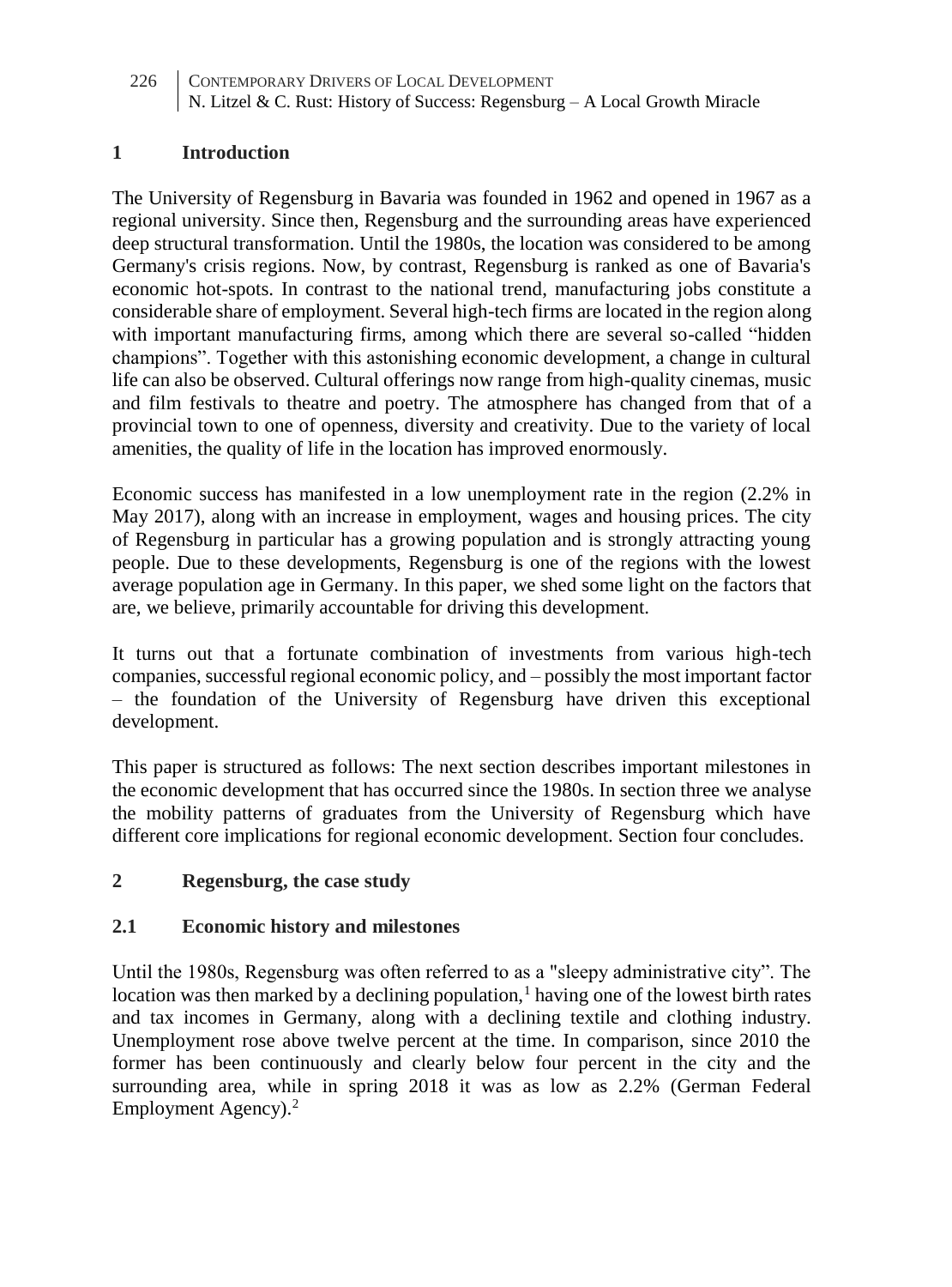One strong boost to the economic development of the city came from the foundation of the University of Regensburg, which started operating in 1967. Additionally, the opening of the University of Applied Sciences Regensburg (today the Eastern Bavarian Technical University Regensburg, OTH<sup>3</sup>) followed in 1971. It typically takes a few years for the impact of a university to unfold in a region (Goldstein and Drucker 2006; Warnecke 2016). The staff of lecturers and administration must be built up, faculties gradually take up their activities, economic actors recognize and increasingly make use of the opportunities offered by joint research projects, and the first students graduate after several years and look for their first jobs.

In Regensburg, these effects merged with a second development: industry discovered the potential of the location, stimulated by the active economic policy of the city. An analysis in the 1970s indicated the lack of space for development, so a new structural policy with new targets was conceived. As a first step, a political process of annexation was implemented. This made the city area 1.5 times larger, creating new space for business and increasing flexibility in terms of efforts to attract investment. The active economic development policy led to the establishment of a BMW car plant in 1983,<sup>4</sup> which also attracted suppliers and encouraged long-established companies to expand. Further corporate decisions that led to a significant improvement in the image of Regensburg were the expansion of a preexisting Siemens location into a mega-chip plant<sup>5</sup> in 1984, the establishment of Toshiba's first European notebook production facility in 1989,<sup>6</sup> and the company-internal creation of Siemens Automobiltechnik<sup>7</sup> in the same year (Daminger and Litzel 2017).

# **2.2 External shocks**

In the same decade, the international trend in business to slice up value-added chains (Krugman 1995) gained momentum. Moreover, in 1989 the Iron Curtain fell and the ensuing path towards EU-enlargement in 2004 turned formerly peripheral regions into centrally located economic spaces. For Regensburg, located close to the border to former Czechoslovakia, the combination of these two external shocks brought drastic changes. The integration of markets, fueled by the opening of the former Eastern Bloc, created new opportunities for firms, especially in the border regions. On the supply side, new sourcing partners made efficiency gains possible, while on the demand side the new markets brought new customers and the opportunity to shift production to a nearby neighbouring country with much lower labour costs ("in the mid-1990s wages were at current exchange rates more than eight times higher in the eastern Bavarian border region than in the Czech Republic"; Moritz 2011, 42). These factors made corporations as well as small and medium-sized firms think about relocating business activities there. Companies were forced to keep up the pace by making efficiency gains just to stay in business, and also reorganized their internal processes accordingly.

The increasing disintegration of the production process combined with outsourcing and offshoring required more coordination between business partners. Both forward and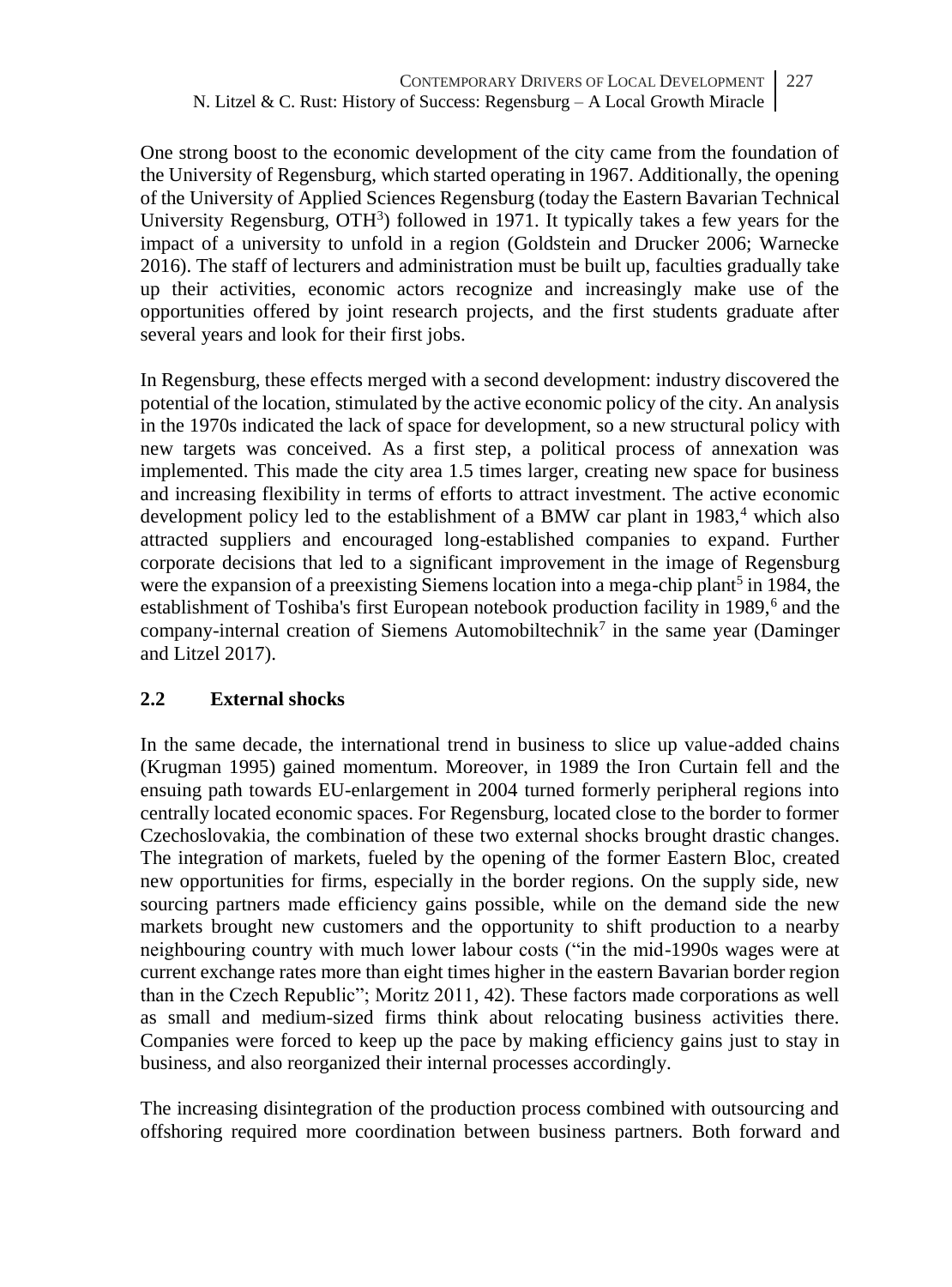backward linkages and informal co-operation gained in importance, partly because more complex parts of the value-added chain were gradually outsourced and business partners became integrated into the innovation process. Hence, co-operation and interaction between partners had to become more intense, a situation made easier due to geographic proximity.

Relocating businesses are attracted by locations that offer favourable regional conditions, which are often found not in places with cheap production factors, but in locations with a supply of the relevant skilled labour, opportunities for co-operation, local suppliers and customers, as well as research and higher education institutions – in other words, in locations with clusters (see Litzel and Möller (2011) for an overview). These are defined "…as significant geographic concentrations of major end-market industries, their extended supply chains, other sectors that share close technological or human capital affinities, and various specialized supporting institutions" (Feser and Sweeney 2002, 111). It is now at the regional rather than the national level that competition for economic activities and skilled labour has emerged between economic spaces. It can be observed "that even as competition and economic activity globalize, ... competitive advantage can be localized" (Enright 2003, 100). Porter (1990) calls this the "location paradox". Cluster policy was an important economic and science policy instrument at the beginning of the 1990s – as it still is today in an advanced form.

# **2.3 Cluster policy in Regensburg**

For a location like Regensburg to compete with other economic spaces and find its own distinctive position, the policy of promoting regional clusters offered an opportunity to make its existing economic strengths, advantages and distinctive features more visible, and to increase innovation by establishing business contacts that would not have come about without such an external initiative.

Building on the leading industries in the region and, above all, on the competencies of the University of Regensburg and the Regensburg University of Applied Sciences, the city administration began to support networking between science and business in the mid-1990s. The first cluster – biotechnology – represents an example of the path taken by the municipal economic development department: at that time, the German government put the BioRegio initiative<sup>8</sup> out to tender. Regensburg was already a renowned location due to the University Hospital, which went into operation in 1992, and due to the lifesciences-related research and educational activities at the University of Regensburg. Young, ambitious scientists produced high-calibre research achievements there. The Regensburg University of Applied Sciences, with an orientation towards applied research, also offered important opportunities for making connections, for example in the field of medical technology. The initiative involved organizations from science, industry and administration with highly qualified personnel who recognized the opportunity for commercializing biotechnology and developed the ambition to take part in the BioRegio competition – not least because of the funding opportunities. And not without success: in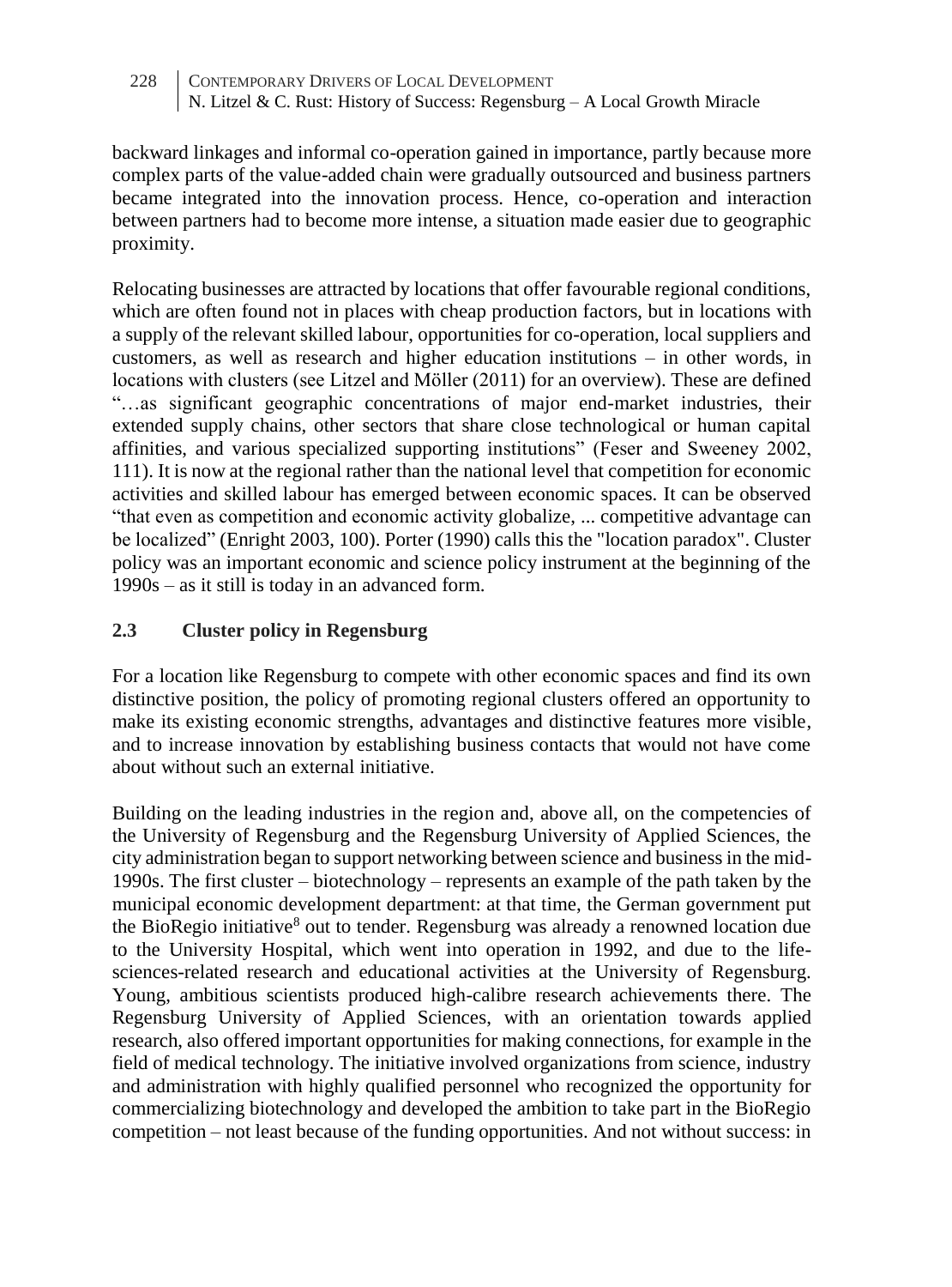Regensburg development was initiated that is now unparalleled anywhere in Germany. In addition, the establishment of a biotechnology-oriented start-up scene provided a boost to innovation for the entire region. In 1997, 13 biotech companies were already active in Regensburg. In 1999, the city of Regensburg founded BioPark Regensburg GmbH as a municipal subsidiary in order to provide a stable organizational structure for coordination-related tasks. On campus, the Hans Vielberth University Foundation erected a multifunctional building and developed it into the first BioPark. Since 2005, the number of employees in the participating organizations has increased by 50%. Today, 33 companies work in three buildings with high-quality laboratory and office space, whose approximately 550 employees have direct access to university infrastructure due to their location on campus, such as the library, canteen, and seminar rooms – and, of course, to the know-how of scientists.

Spurred on by these noticeably positive effects, the city successfully participated in broader competition, this time in the field of information and communication technology. Together with the State of Bavaria, Hewlett-Packard and the city of Regensburg initiated the establishment of an IT start-up centre, in which support was offered to the related field. Today, the IT-cluster has developed into an IT-security and IT-logistics cluster now active throughout Bavaria and located in the municipal subsidiary R-Tech GmbH. Both clusters bring together small and medium-sized companies, large enterprises and various higher education institutions; they also initiate numerous research and development projects and advise and support spin-offs from universities and young companies. Similar initiatives exist in the fields of sensor technology, e-mobility, energy, and, since 2015, in the health industry and the cultural and creative industries.

The city will continue to follow the path it has already taken. Its "Vision 2030" is formulated accordingly: "Economy and science in Regensburg merge into a place of knowledge and innovation. The city is an attractive place for developers and an important centre for the production of high-quality goods" (Daminder and Lautenschläger 2018).

In this context, a major investment was made into establishing an industrial zone, the TechCampus, in the immediate vicinity of the University of Regensburg, the Eastern Bavarian Technical University Regensburg (OTH), and the University Hospital. The TechBase building opened on this campus in 2016, offering offices, workshop and research space to high-tech companies and development groups. Teaching, research, innovation and production take place on one campus. This is where business and science merge.

The city will continue to vigorously expand this model. Together with the university, for example, it is working to create non-university research institutions. Together with other partners it has launched a Digital Start-Up Initiative for the region and aims to establish STEM funding for children and young people in co-operation with the University of Regensburg, Eastern Bavarian Technical University Regensburg (OTH), the districts of Regensburg and Kelheim, and several companies, foundations, schools, chambers and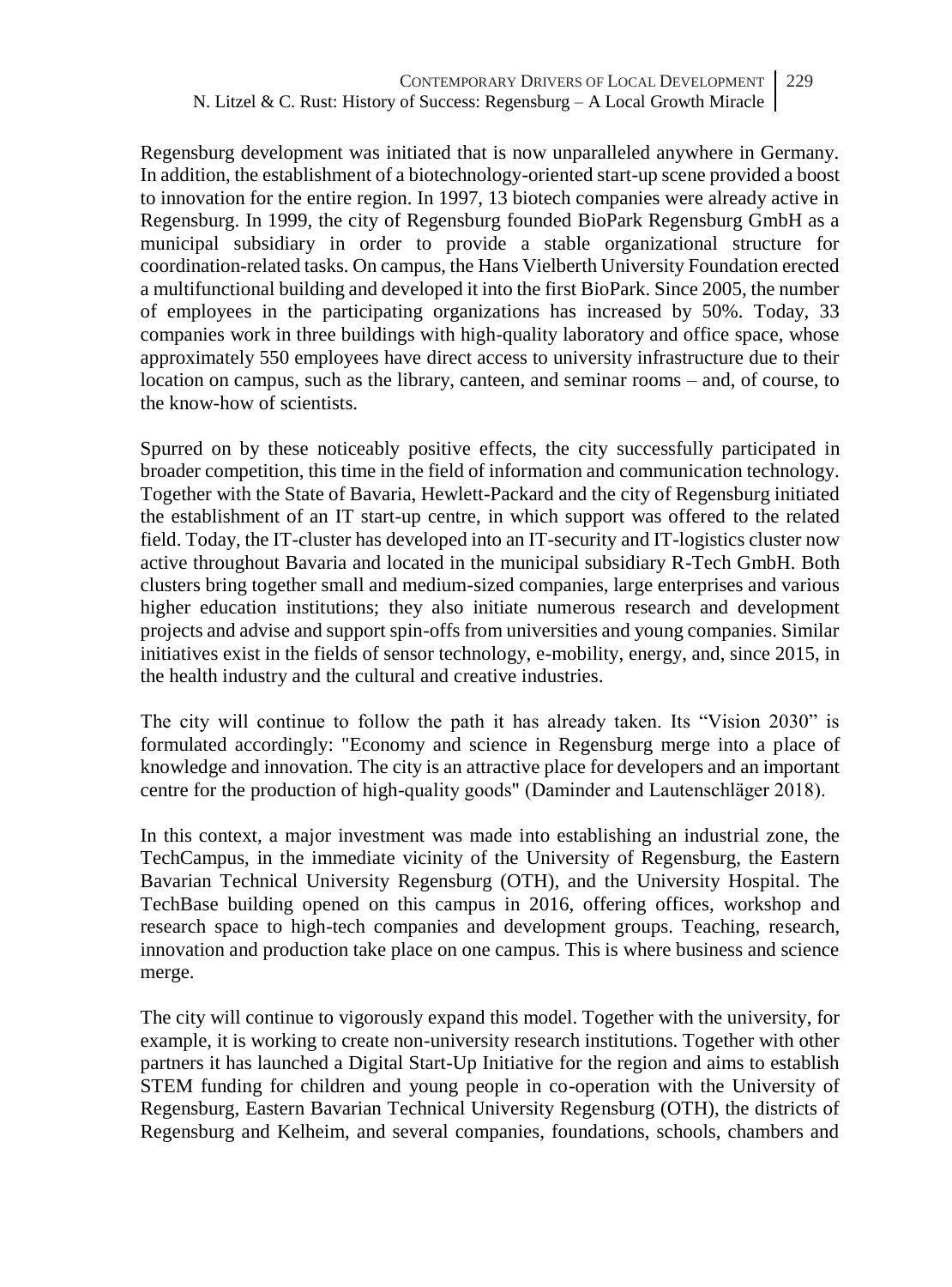associations. It is also considered important to create good conditions for company startups and spin-offs from universities. Thus, numerous consulting offers for entrepreneurs exist to facilitate the startup of young companies.

The networking of companies from trade and industry as well as young and wellestablished companies of all sizes, universities and institutions creates a network that distinguishes the Regensburg economic area and makes it unique. Such a network is also a factor in why companies stay in the area and continue to grow.



**Figure 1:** Employment subject to social security

\* Graph: Stadt Regensburg, Amt für Stadtentwicklung, 09/2016. Source: Statistics of the German Federal Employment Agency, German Federal Statistical Office (Bundesagentur für Arbeit, Statistische Ämter des Bundes und der Länder) (2019).

# **2.4 Development in figures**

The dynamism of the business and science location has had an effect on the entire city and region. Regensburg is attractive for both living and working: At the end of 2016, just under 164,000 inhabitants were registered as living there; the population has thus increased in the last decade by almost 13%.<sup>9</sup> The labour market is extraordinarily well established: More than  $148,000$  people are employed.<sup>10</sup> the number having risen by almost 13% over the last ten years (in comparison: Bavaria  $+6\%$ , Germany  $+2\%$ ) (City of Regensburg 2017, 135). The number of academic jobs doubled during this time (16% of all  $i$ obs).<sup>11</sup> If only employees liable to social security are taken into account, the number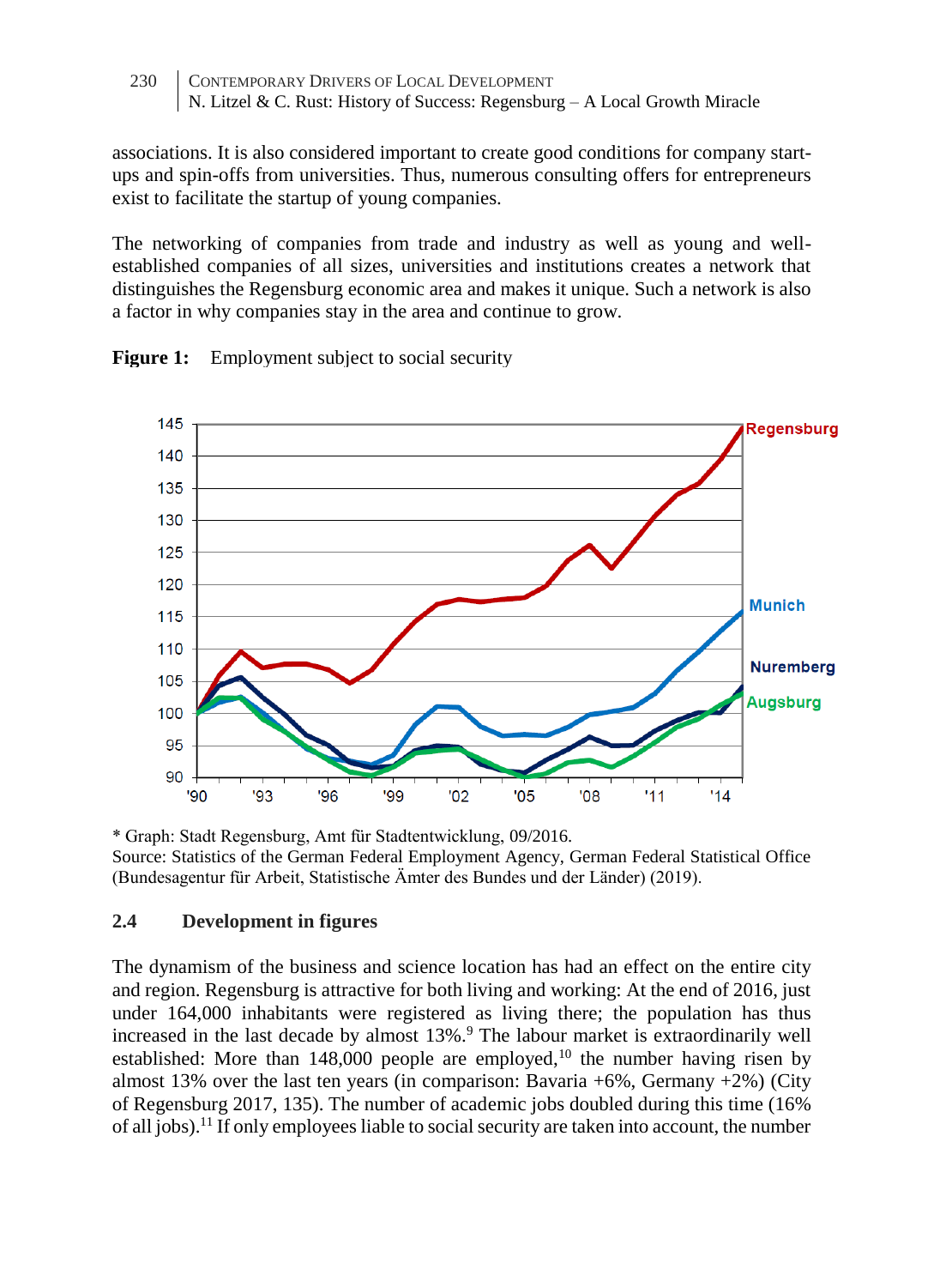of employees represents – at 780 per 1,000 inhabitants – the third highest employment density in Germany, after Wolfsburg and Erlangen (City of Regensburg 2017, 361). Figure 1 shows how dynamically the labour market has developed compared to other Bavarian cities since 1990. For example, while employment in Nuremberg and Augsburg after periods of heavy job losses increased by just under five percent, in Regensburg it increased by 45%. The unemployment rate in the city and district has been continuously below four percent since 2010, while in June 2017 it was 2.5%, reaching almost full employment. Regensburg is also a location for production. The share of the gross value added of the manufacturing industry (46.3%; Bavaria 34.3%) is comparatively high for a city of that size (City of Regensburg 2017). Regensburg continues to attract new companies engaged in production. Thus in 2015 and 2016 the economic development department of the city addressed about 120 cases of business settlement, of which about 90% originated in the region and had grown or wanted to get closer to the universities or other network partners.<sup>12</sup>

Trade tax revenues in 2015 of 226 million euros and income tax of 82 million euros reflect the good employment situation. In 2016, the lowest level of per capita debt since 1994 (less than 1,000 euros) was achieved (City of Regensburg 2017, chapter 15). Revenues (2016 to 2020) will be used for urban projects, in particular for (social) housing, infrastructure, education and childcare services; i.e., investing in the fields that are affected by population growth. The overall budget for the above-mentioned areas will be just under 900 million euros, the highest sum in the recent history of the city.

# **3 Impact of the University of Regensburg on regional development**

It is clear that the economic success of Regensburg cannot be explained by the establishment of manufacturing firms alone. The continuing path of growth – in our understanding – can only be explained by a related change in the city's cultural life. This cultural change is undoubtedly related to the foundation of the University of Regensburg, which had and still has a profound impact on Regensburg's overall appearance. The literature has identified various channels through which universities can influence their environment. They range, inter alia, from direct and indirect spending effects (e.g. Blume and Fromm 1999), knowledge production and the formation of human capital, to changes of regional milieu (see Goldstein *et al.* (1995) for an overview of possible channels). Such changes make a location attractive to the so-called creative class (Florida 2014), a term that refers to people who are active in the creation of new ideas (new technology, artwork, etc.) and who establish a breeding ground for innovation activities, which in turn facilitates local economic development.

With the opening of the University of Regensburg and the growing share of students in the local population (Regensburg in 2017 had roughly 160,000 inhabitants and around 33,000 students), many amenities have became locally available, making Regensburg an attractive place. Many bars, clubs and cafés nowadays strongly influence the overall appearance of the city. Moreover, the university hosts a variety of cultural events, such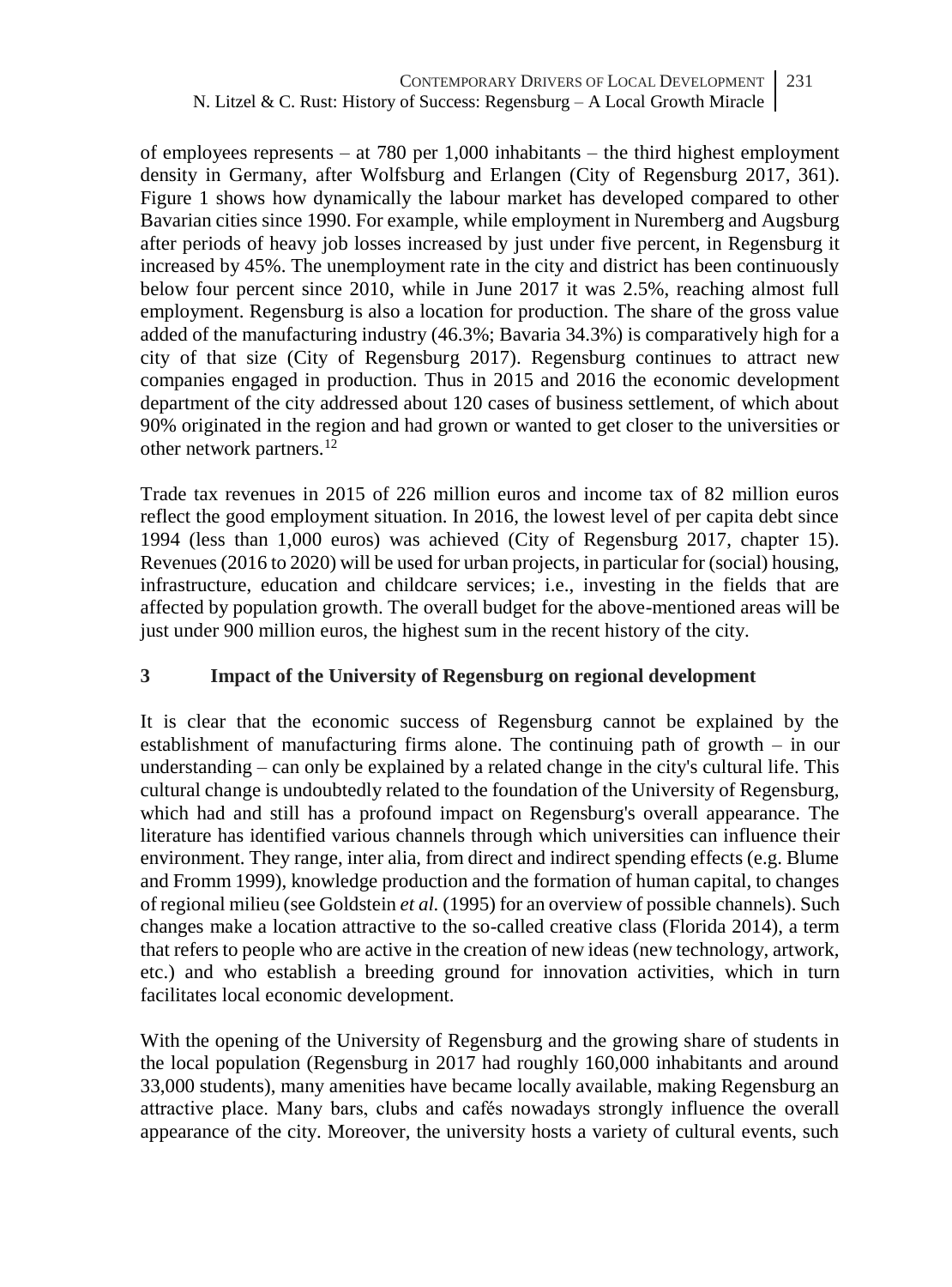as concerts, theaters and exhibitions. Empirical evidence for the attractiveness of the city is given in Möller and Rust (2017), for example.

Finally, and probably most importantly, every year a significant number of graduates leave university and enter the labour market as part of the highly qualified labour force. These employees (or self-employed persons) create an essential basis for innovation and economic development. In terms of regional development it is therefore of significant relevance in which regions graduates start to work. Graduate mobility, therefore, has received increasing attention in the literature in recent years. The empirical part of this contribution is devoted to examining the choices of graduates from the University of Regensburg by drawing on a unique data source which allows us to address the mobility of graduates in a very detailed manner.

### **3.1 Data**

This data source is based on process data made available by the University of Regensburg and contains information about all students who obtained degrees between 1995 and 2015. The information in this dataset encompasses, among other details, the field of study, university entrance certificate grade, date of graduation, final grade, and region of origin (see Figure 2). This data source has been linked to official register data from the German social security system (Integrated Employment Biographies, IEB), available at the Institute for Employment Research (IAB), and contains information (which is exact to the day) about individual employment status and type of occupation, region of workplace, wages, profession, sector and many more characteristics related to labour market topics; see for example Dorner *et al.* (2010) for a detailed description of the IEB.

The two data sources were combined based on a well-established linking procedure developed at the IAB (Sakshaug *et al*. 2017) while – due to the fact that both sources are based solely on register data – the final dataset includes very reliable information. The linked data set finally contained employment spells for more than 35,000 graduates. Note that as a consequence of the nature of the German social security system, several groups are not contained in the data: these include civil servants and self-employed persons.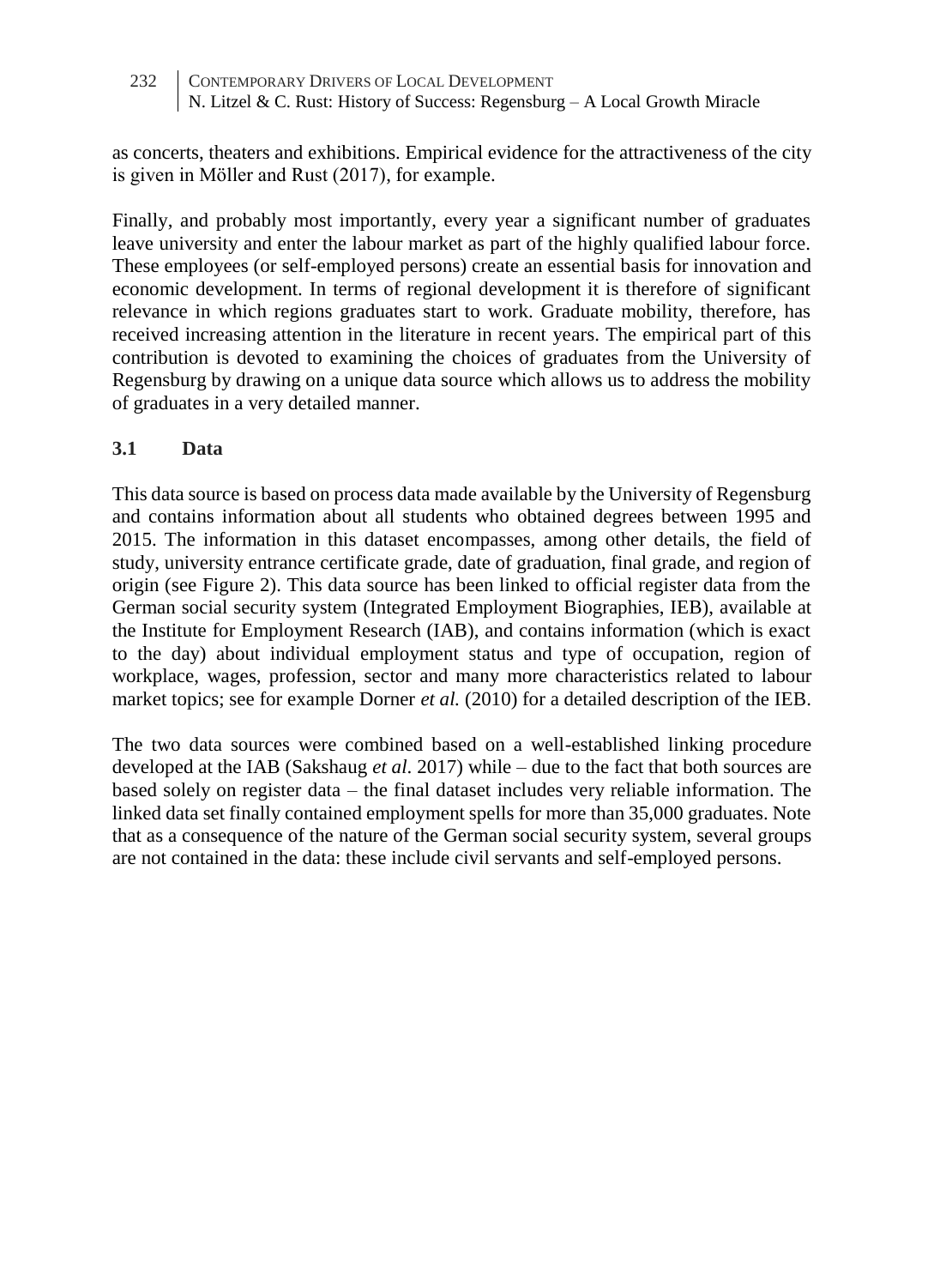

**Figure 2:** Spatial distribution of graduates' origin

\* Left panel: absolute number of graduates per NUTS-3 region (darker red corresponds to higher number). Middle and right panel: deviations from predictions of a linear model on the NUTS-3 level including the predictors distance, population and time-fixed effects (blue scales correspond to negative values, red scales to positive deviations).

# **3.2 Empirical results**

### *Distribution of graduates' spatial origin*

Assuming that only a small number of graduates moved from one region to another prior to receiving their university entrance certificate (Abitur), one can take the region where the entrance certificate was acquired as a reasonable proxy for the graduates' region of origin. Looking at the spatial distribution of the region of origin for those students who went on to study at the University of Regensburg, one finds three strong predictors: (i) the population of the region of origin, (ii) (average) distance to the University of Regensburg, and (iii) a time effect, because the number of university students increases over time. To characterize the specific attractiveness of the University of Regensburg for the various regions of origin one can purge these effects from the raw data.

To this end, we estimate on NUTS-3 level data the following model:  $\log(grad_{it}) = g(dist \ to \ rgbg_i) + \beta_1 \log(pop_i) + \beta_2 bavaria_i + \phi_t + \varepsilon_{it},$  $(1)$ 

where grad<sub>it</sub> is the number of graduates in year t who originate from region i, and the function  $g(\bullet)$  is a spline-based<sup>13</sup> nonlinear transformation of the distance of the region of origin to the University of Regensburg, dist to rgbg<sub>i</sub>. The parameter  $\beta$ 1 accounts for the effect of the origin region's population, pop<sub>i</sub>, and is the coefficient of a dummy variable indicating whether the region is located in Bavaria.  $\Phi_t$ , finally, are cohort-specific fixed effects. The residuals of the regression model can now be interpreted as an indicator of the attractiveness of the University of Regensburg in a specific region.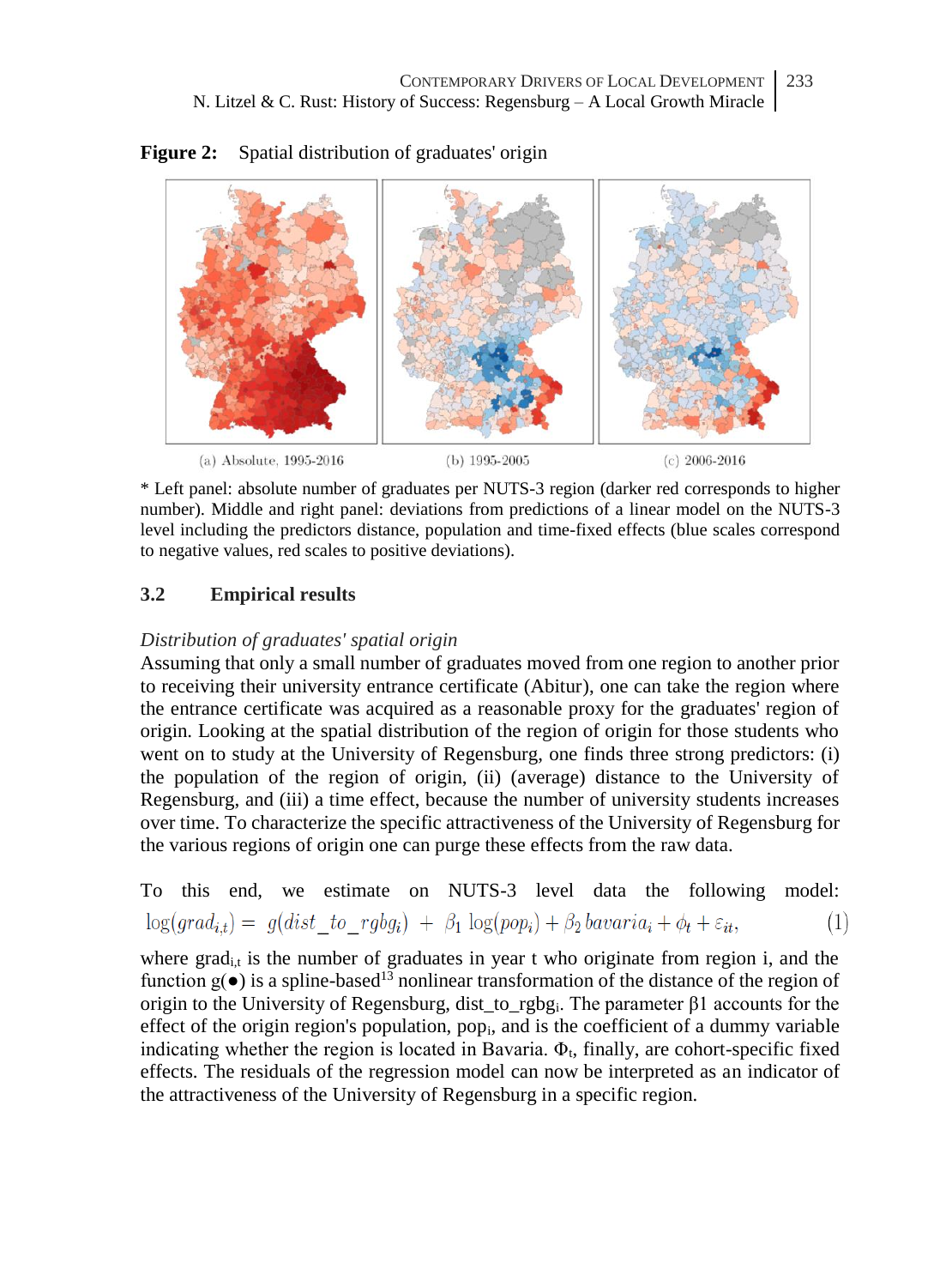The spatial distribution of graduates' regions of origin is depicted in Figure 2; the left panel shows the absolute number (aggregated over the whole period) of graduates originating from each region, while the middle and right panel depict the aggregated residuals from model (1) for the periods 1995–2005 (middle panel) and 2006–2016 (right panel). In absolute terms, the University of Regensburg primarily receives its students from the surrounding regions, most predominantly from eastern and south-eastern Bavaria. After controlling for population, distance and time effects, at first glance the spatial distribution of the (purged) attractiveness seems to be characterized by a very similar pattern for both cohort groups. For the more distant regions, relatively more graduates originate from the eastern part of Lower Saxony and Saarland, while relatively few, by contrast, originate from the Ruhr area. The highest attractiveness of the University of Regensburg is found in regions in the eastern part of Bavaria, especially for those located within or close to the Bavarian Forest. Moreover, one can clearly identify regions within Bavaria in which the university is of comparably low attractiveness (for instance, Nuremberg, Würzburg, Bamberg, Augsburg, Munich and Landshut). All of these regions are university towns or at least located close to other full universities or universities of applied sciences. Hence, the lower attractiveness of the University of Regensburg is very likely due to intervening opportunities.<sup>14</sup>

This indicates that there are regional preferences that influence the location of study beyond the effect of sheer distance. The existence of a local university can mobilize this potential. Comparing the outcome of the attractiveness indicator for the two cohort groups, one can observe that regional concentration is less pronounced for the cohorts 2006–2016, reflecting greater attractiveness of the University of Regensburg for students throughout Bavaria in recent years.

#### *The location (region) of graduates' first workplaces*

The same methodology was applied to the location of graduates' first workplaces after graduation as for the region of origin. In the selection of this first workplace we only considered regular employment spells, but imposed no restriction regarding the time between the first occurrence of such a spell and graduation. Note that for a minor share of graduates we cannot identify any regular employment spell. This could be for various reasons; for instance: (i) the graduate went abroad and thus is no longer visible in the German administrative employment register; (ii) the graduate worked as a civil servant or in a liberal profession (as a teacher, doctor, lawyer or consultant, for instance); or (iii) the person did not enter the labour market during our observation period, perhaps for family or other reasons (e.g., raising a child).

The regional distribution of the first workplace is illustrated in Figure 3. The left panel again shows the absolute number of graduates starting to work in the corresponding region and reveals that graduates of the University of Regensburg overwhelmingly tend to begin their labour market careers rather close to their place of study. The lion's share take up their first employment in the eastern and south-eastern part of Bavaria. Outside of Bavaria, a significant number of graduates can be found only within a few regions.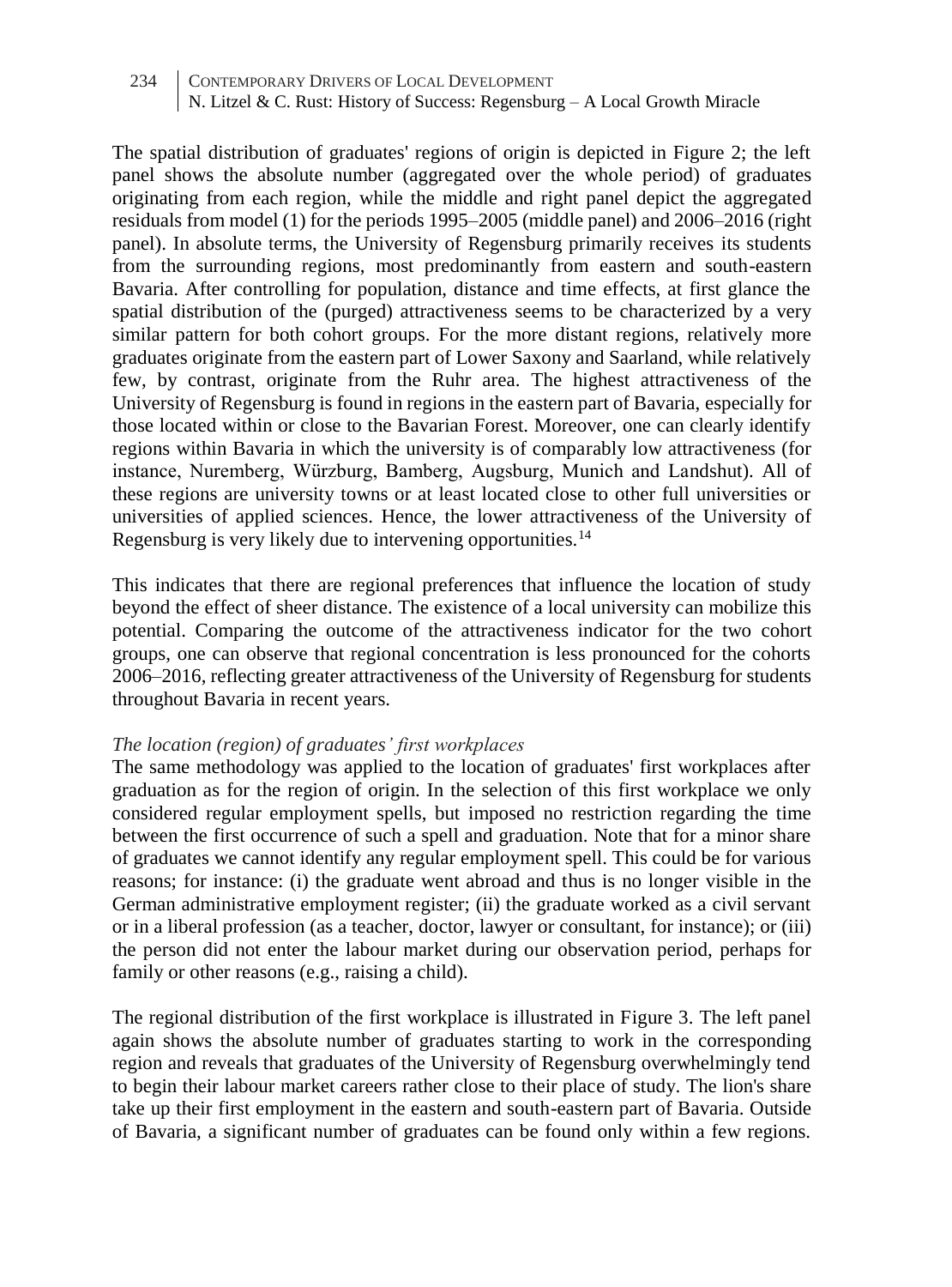CONTEMPORARY DRIVERS OF LOCAL DEVELOPMENT N. Litzel & C. Rust: History of Success: Regensburg – A Local Growth Miracle 235

Unsurprisingly, when absolute numbers are considered these regions coincide with Germany's most populous cities (e.g., Berlin, Hamburg, Frankfurt, and Stuttgart). The fact that a relatively large number of graduates remain within the wider region around the city of Regensburg for work is in large part explained by the factors included in the linear model; in particular, by distance and the homeland effect. However, even after we control for the systematic factors included in the linear model, there remains an overrepresentation not only of the city of Regensburg but also some regions in Eastern Bavaria, in particular those along the eastern and south-eastern borders of Bavaria. Outside Bavaria it is visible that Berlin increasingly attracts relatively large numbers of graduates. In absolute terms, Munich is the most important location for the employment of graduates among all large German cities. By contrast, the greater Nuremberg area receives significantly fewer graduates than is suggested by the linear model; i.e., according to the conditional average given distance and population and the other factors contained in the linear model.





(a) Absolute number

 $(b)$  1996-2005

 $(c)$  2006-2015

\* Left panel: absolute number of graduates working in the respective NUTS-3 region (darker red corresponds to higher number). Middle and right panel: deviations from predictions of a linear model on the NUTS-3 level including the predictors distance, population and time-fixed effects (blue scales correspond to negative values, red scales to positive deviations).

As pointed out earlier in this paper, it is of particular importance how many of the university's graduates remain in the region after graduation. Based on the linked data, we evaluated for a period of up to 10 years after graduation how many graduates were working within the wider Regensburg region (consisting of NUTS-3 regions within a circle with a radius of 100 km around Regensburg) and how many had left it for another area. The result is given in Figure 4, where on the left panel is illustrated the share for graduates coming from outside the region, and on the right for those who originate from the region.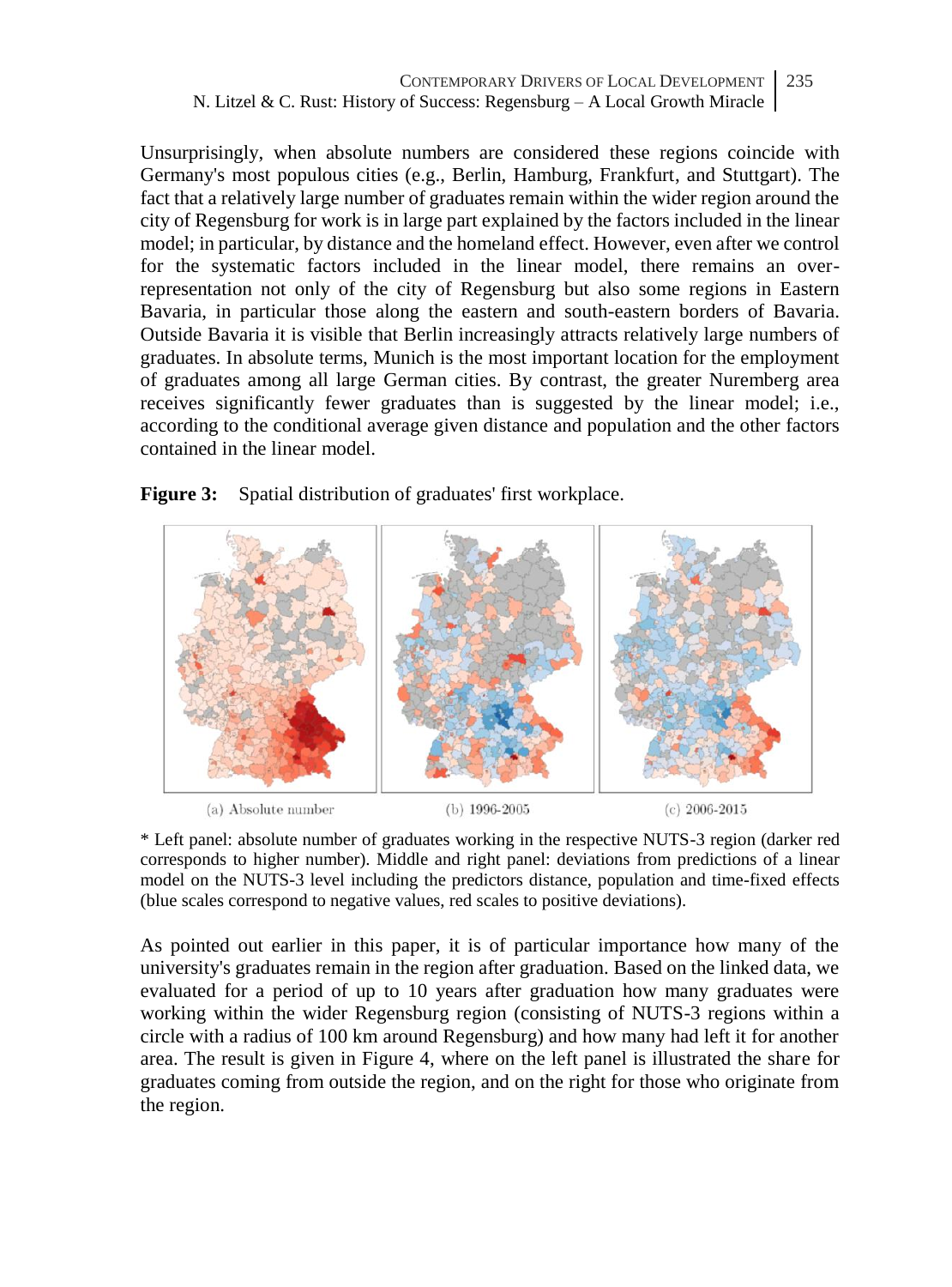236 CONTEMPORARY DRIVERS OF LOCAL DEVELOPMENT N. Litzel & C. Rust: History of Success: Regensburg – A Local Growth Miracle

The findings reveal that 50% of graduates from outside the region who found a job immediately after graduation stayed in the region. This can be termed the "adhesive effect" for incoming students. Due to the mobility of highly skilled workers, the adhesive effect declines over time. However, approximately 20% of the graduates from outside the region were in regular employment within the region even 10 years after graduation. Thus, a significant part of the adhesive effect is permanent. The adhesive effect for graduates originating from the region is considerably larger: 90% of graduates who found regular employment immediately after graduation remained in the region and after 10 years roughly two-thirds were still in the region. It is quite obvious that a larger part of this group would have permanently left the region if the university had not existed. The adhesive effect thus has the potential to mobilize highly skilled workers in the region, and is thus an important driver of regional development. Note that this effect is probably reinforced by those graduates who are not included in our data set, such as civil servants and the self-employed.

#### *Modeling mobility decisions: results of a discrete choice approach*

To be able to quantify in greater detail what covariates are associated with a higher probability of working in the region, we estimated both an ordered choice model and various binary choice models.

$$
P(D_i = d_j | \mathbf{x}_i) = \Lambda(\mathbf{x}_i / \beta),\tag{2}
$$

The empirical models are of the class where the dependent variable  $D_i$  is a discrete choice variable with values  $d_i$ ,  $j = 1, \ldots, J$ . Depending on the actual location of the individual's workplace,  $D_i$  has five different outcomes in the case of the ordinal model: (i) Germany, (ii) Bavaria, (iii) the wider region around Regensburg, (iv) the County of Regensburg, and (v) the City of Regensburg. In the case of the binary choice models, we used different aggregations of this ordinal variable. The first setup models the probability of working within the wider region around Regensburg (thus,  $D_i = 1$  if person i is working in the greater Regensburg area,  $D_i = 0$  otherwise), while the second specification investigates the decision to work in the city of Regensburg. Finally, the third specification's dependent variable is a dummy indicating whether the individual is working in the wider region, which in this case does not include Regensburg City. For the link function  $\Lambda$  we chose a logistic function. The covariates comprise educational characteristics (such as field of study, type of university degree obtained, and overall performance measured via final grades), the individual's gender and regional origin (proxied via workplace; see also previous section, making the same distinction as the ordinal dependent variable). Furthermore, we also include a discrete variable for firm size and dummies for the years after graduation to capture possible dynamics in the time domain. These models were estimated based on a specific selection of social security spells.<sup>15</sup> For each graduate we took a sequence of employment spells such that the first spell included the day one year after graduation, the second spell included the day two years after graduation, and so forth, covering at most a period of 10 years after graduation.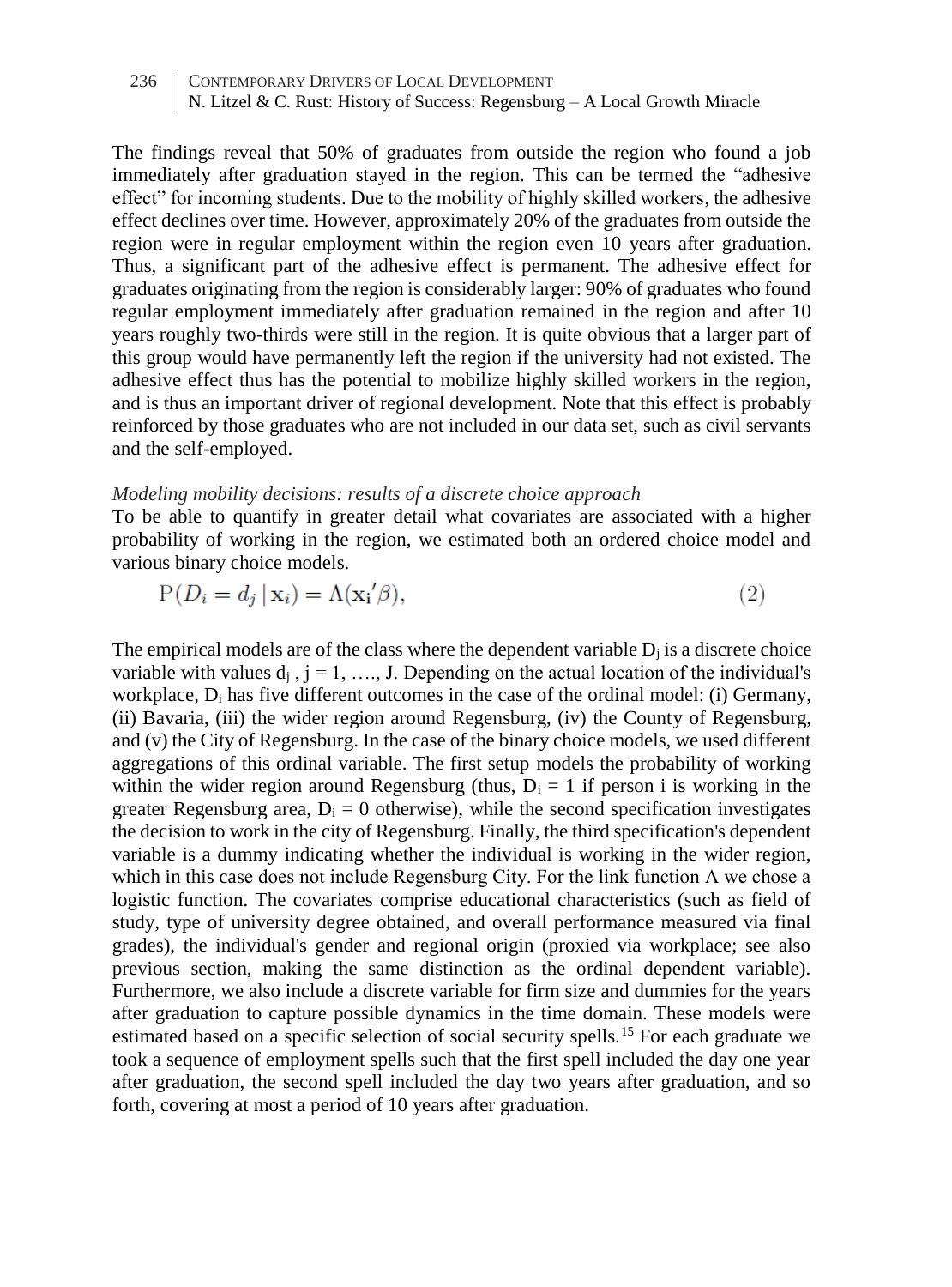



**Table 1:** Ordered Logit Estimate for Graduates Working in the Region

|                                        | ordinal       | binary        |               |                  |
|----------------------------------------|---------------|---------------|---------------|------------------|
|                                        | (1)           | (2)           | (3)           | (4)              |
| Dependent variable:                    |               | wider region  | city          | region w.o. city |
| Field of study (reference: Humanities) |               |               |               |                  |
| Sports                                 | $-0.269$      | $-0.585*$     | 0.019         | $-1.070**$       |
| Law/Economics/Social Sciences          | $-0.269***$   | $-0.280***$   | $-0.332***$   | 0.006            |
| Mathematics/Natural Sciences           | 0.045         | 0.091         | $0.150**$     | $-0.041$         |
| Medicine/Health                        | $0.467***$    | $0.502***$    | $0.292***$    | $0.424***$       |
| Informatics                            | $-0.268***$   | $-0.328***$   | $-0.498***$   | 0.078            |
| Arts                                   | 0.036         | $-0.139$      | 0.135         | $-0.416***$      |
| Type of degree (reference: Bachelor)   |               |               |               |                  |
| Master                                 | $0.637***$    | $0.521***$    | $0.807***$    | $-0.128$         |
| Diploma                                | $0.644***$    | $0.582***$    | $0.664***$    | $0.100*$         |
| Magister                               | $0.797***$    | $0.738***$    | $0.979***$    | $-0.05$          |
| Teaching Profession                    | $0.813***$    | $1.434***$    | 0.246         | $1.270***$       |
| Medicine SE                            | $0.238***$    | $0.211***$    | $0.490***$    | $-0.258***$      |
| Pharmacy SE                            | 0.117         | $-0.011$      | $-0.757***$   | $0.640***$       |
| Law SE                                 | $1.222***$    | $1.304***$    | $1.047***$    | $0.590***$       |
|                                        |               |               |               |                  |
| Grades                                 | $0.044**$     | $0.080***$    | $-0.121***$   | $0.211***$       |
| final grade                            | $0.165***$    | $0.209***$    | $0.141***$    | $0.113***$       |
| grade univ. entrance qualif.           |               |               |               |                  |
| Firm size (reference: 1-50 empl.)      |               |               |               |                  |
| $51-250$ empl.                         | $-0.296***$   | $-0.355***$   | $-0.440***$   | $-0.021$         |
| 251-1000 empl.                         | $-0.380***$   | $-0.427***$   | $-0.434***$   | $-0.118***$      |
| $>1000$ empl                           | $0.072***$    | 0.037         | $0.252***$    | $-0.245***$      |
| log dist                               | $-0.303***$   | $-0.343***$   | $-0.016$      | $-0.416***$      |
| female                                 | $0.048**$     | 0.015         | $0.100***$    | $-0.087***$      |
|                                        |               |               |               |                  |
| Constant                               |               | $2.601***$    | $-1.645**$    | $2.100***$       |
| Observations                           | 37,386        | 37,386        | 37,386        | 37,386           |
| Log Likelihood                         | $-52,857.090$ | $-22,059.700$ | $-19,191.720$ | $-18,551.150$    |

Additional variables not reported: year after graduation, region of origin  $\it Note:$ \*p<0.1; \*\*p<0.05; \*\*\*p<0.01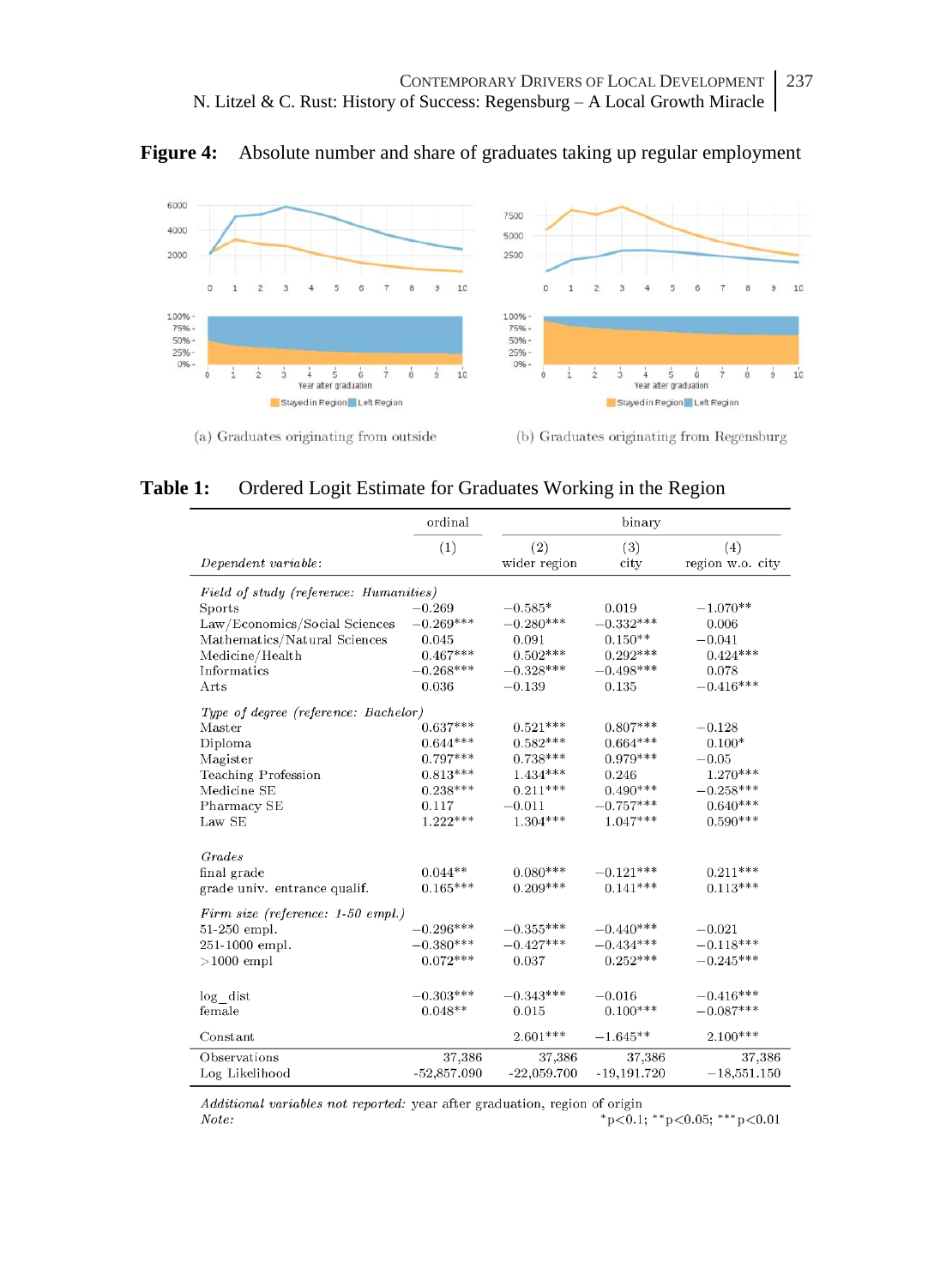The estimation results are given in Table 1, where the first column refers to the ordinal model and the remaining columns refer to the different binary outcome models: Column 2 distinguishes between working inside and outside of the wider region of Regensburg, and Column 3 distinguishes between working inside and outside the city of Regensburg. The choice to work in the greater Regensburg region but outside the city of Regensburg is incorporated in the model corresponding to Column 4. Thus, the model corresponding to Column 2 can be seen as a more aggregated version of the ordinal model, while the models in the latter two columns split the decision into two different choices. We decided to use these specifications because choices made in favour of the city of Regensburg seem to follow different patterns and should be analysed separately. In doing this, one can clearly identify specific drivers related to the location decision. By comparing different fields of study, for instance, we find that graduates in the fields of law, economics, social sciences and informatics tend to leave the Regensburg region, while medical graduates are more to likely to stay in the region. Doctors (having completed a state examination (SE) in Medicine) mainly stay in the city of Regensburg, while pharmacists tend to work in more peripheral locations. Moreover, teachers and law graduates exhibit a higher propensity to stay in the Regensburg area. Comparing master's and bachelor's degrees, we observe that graduates with the former are particularly likely to remain in the city and the latter are slightly more liable to work in the wider region. Furthermore, women are more likely to stay in the city, as are those who have finished their studies with higher average grades. This indicates that Regensburg is considered an attractive place to work.

Finally, results related to firm size show that the probability of remaining in the region is higher if the individual is either working in a small- (up to 50 employee) or a very large firm (more than 1000 employees). The corresponding coefficients in Columns 4 and 5 reveal that working for a very large firm is associated with a higher probability of working in the city of Regensburg, while working for a small firm increases the probability of working in the wider region (not including the city). One can also conclude from these results that graduates who choose to work in the city of Regensburg are more often employed by very large firms, while those working in the wider region tend to be hired by very small firms; this implies, vice versa, that small firms particularly benefit from the increased availability of a highly skilled labour force.

#### **4 Conclusion**

In this paper we have taken a closer look at the economic development of Regensburg, a city located in the German state of Bavaria, which has experienced exceptional development since the 1980s. The city and its surrounding areas until that time were considered to be among Germany's crisis regions. Nowadays, by contrast, the region is one of Bavaria's economic hot-spots. We believe that a combination of different events played a decisive role in this development. The large-scale investments of high-tech and manufacturing firms and an active regional economic policy that stimulated economic activity occurred at roughly the same time as an increasing number of highly skilled workers became available as a result of the opening of the University of Regensburg in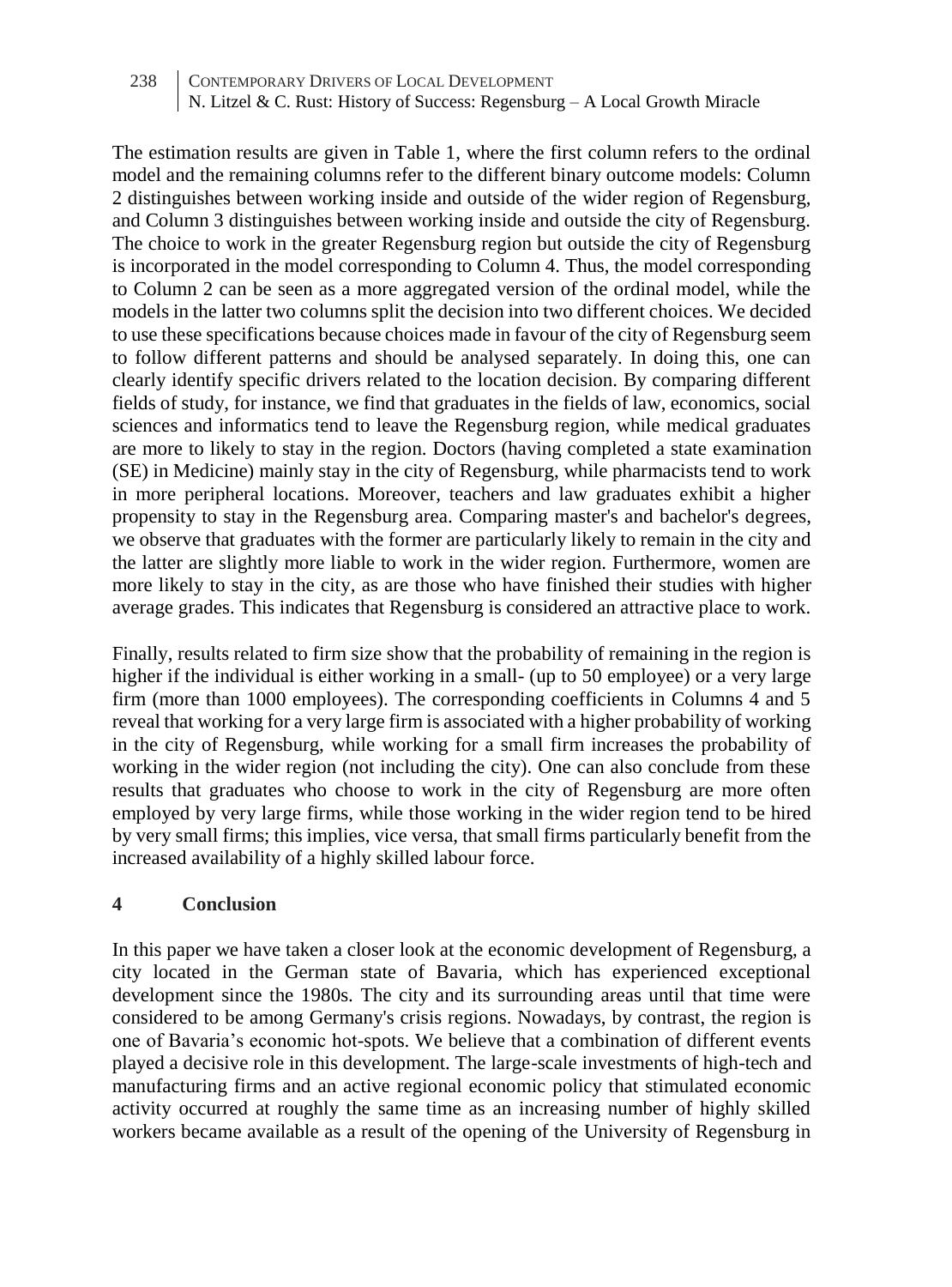1967. Among other aspects, this led to lasting change in Regensburg's overall appearance as diverse amenities were created, making the city increasingly attractive, especially to highly skilled people. The combination of these different events and political measures can ultimately be seen as the basis for the impressive development of Regensburg into one of the most economically dynamic locations in Germany.

#### **Notes:**

 $1$  From 132,200 in 1979 to 127,800 in 1987 (in 2016: 164,000) (numbers rounded). Source: City Regensburg, statistics, information and numbers, total population, long-term time series with gender (Stadt Regensburg, Statistik, Informationen und Zahlen, Bevölkerungsstand Gesamtstadt, langfristige Zeitreihe mit Geschlecht) (2019).

<sup>2</sup> Source: Statistics of the German Federal Employment Agency, German Federal Statistical Office (Bundesagentur für Arbeit, Statistik, Statistik nach Regionen, RD Regensburg) (2019).

<sup>3</sup> *Ostbayerische Technische Hochschule Regensburg* (OTH); i.e., Regensburg University of Applied Sciences.

<sup>4</sup> Today nearly 10,000 employees.

<sup>5</sup> Today Infineon Technologies AG, approx. 2,500 employees.

<sup>6</sup> Production ended in 2007, today only a small service unit is left.

<sup>7</sup> Today Continental Automotive GmbH, with approx. 8,500 employees and headquarters for two of the five corporate divisions.

<sup>8</sup> The BioRegio initiative was a funding initiative of the Federal Ministry of Education and Research (BMBF) that operated from 1997 to 2005 to strengthen the use of biotechnology in Germany and improve the economic implementation of the results of biotechnology research.

<sup>9</sup> Source: City Regensburg, statistics, information and numbers, total population, long-term time series with gender (Stadt Regensburg, Statistik, Informationen und Zahlen, Bevölkerungsstand Gesamtstadt, langfristige Zeitreihe mit Geschlecht) (2019).

 $10$  Employees liable to social security, the self-employed, and civil servants.

<sup>11</sup> Source: Statistics of the German Federal Employment Agency, German Federal Statistical Office (Bundesagentur für Arbeit, Statistik) (2019).

<sup>12</sup> Source: City of Regensburg (2019), Department for Economic and Research Affairs.

<sup>13</sup> Splines are piecewise polynomials joined together to make a single smooth curve.

<sup>14</sup> Intervening opportunities: Opportunities offered by locations other than Regensburg. In migration theory, Stouffer's law of intervening opportunities states that "[t]he number of persons going a given distance is directly proportional to the number of opportunities at that distance and inversely proportional to the number of intervening opportunities" (Stouffer 1940, 846).  $15$  Spell = time period.

#### **References:**

Blume, L. &. Fromm, O. (1999) Regionale Ausgabeneffekte von Hochschulen, *Raumforschung und Raumordnung,* 57(5–6), pp. 418–431.

*City of Regensburg* (2019) available at: https://www.regensburg.de/ (March 15, 2019).

City of Regensburg, Department of Urban Development Department Statistics (2017) *Statistisches Jahrbuch 2017 – Stadt Regensburg* (Regensburg: Department of Urban Development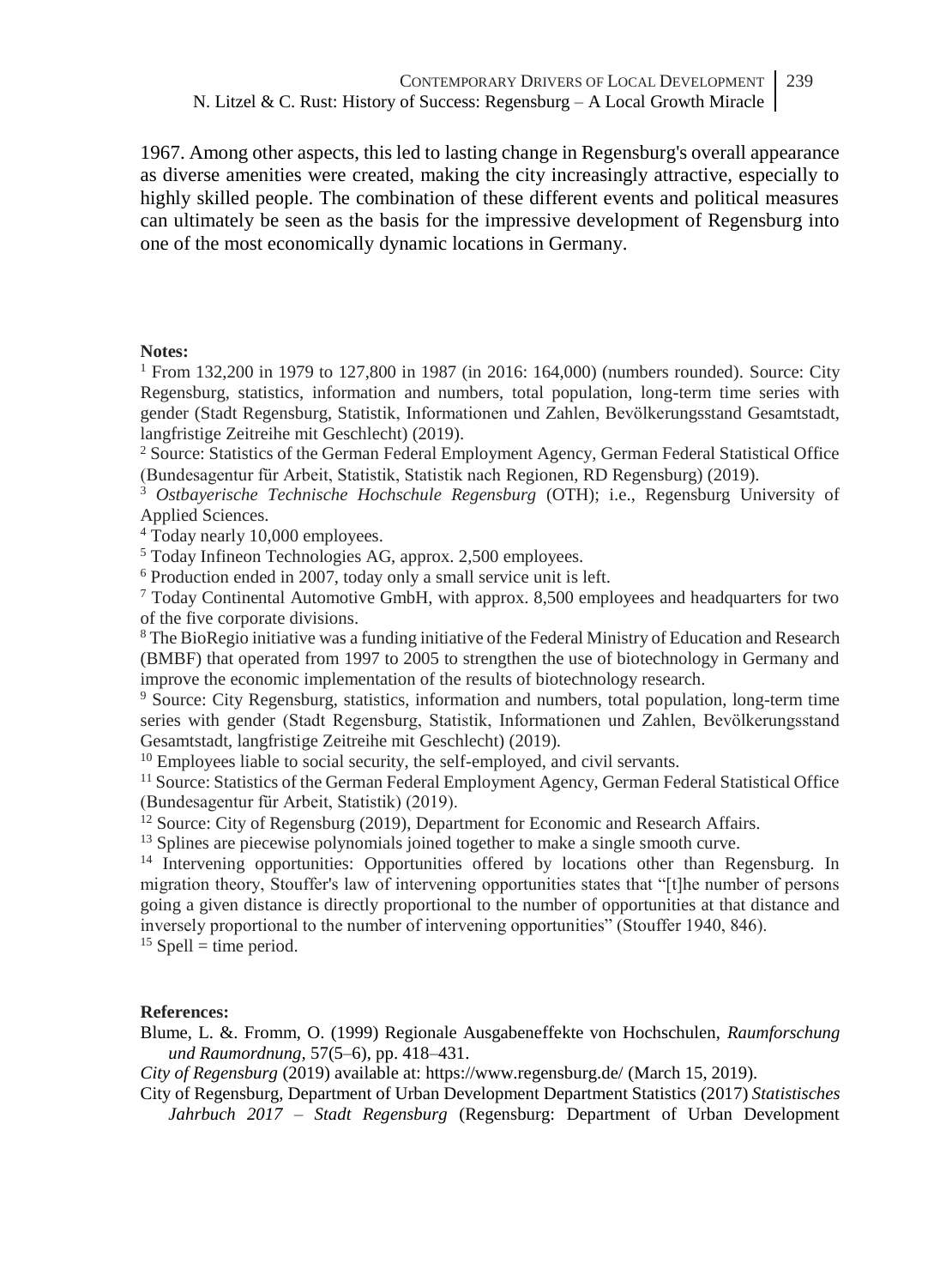Department Statistics), available at:

http://www.statistik.regensburg.de/publikationen/jahrbuch.php (March 15, 2019).

- *City Regensburg, statistics, information and numbers, total population, long-term time series with gender (Stadt Regensburg, Statistik, Informationen und Zahlen, Bevölkerungsstand Gesamtstadt, langfristige Zeitreihe mit Geschlecht)* (2019), available at: http://www.statistik.regensburg.de/ (March 15, 2019).
- Daminger, D. & Litzel, N. (2017) Der Wirtschafts- und Wissenschaftsstandort Regensburg, In: Wagner, C. (ed.) *50 Jahre Universität Regensburg, Festschrift 2017* (Regensburg: Universitätsverlag Regensburg), pp. 332–335.
- Daminder, D. & Lautenschläger, T. (2018) *Business and Science Location Regensburg. Presentation at City of Regensburg* (Regensburg: Department for Economic and Research Affairs), available at: https://www.regensburg.de/fm/121/presentation-business-and-sciencelocation-regensburg-english.pdf (March 15, 2019).
- Dorner, M., Heining, J., Jacobebbinghaus, P. & Seth, S. (2010) The Sample of Integrated Labour Market Biographies, *Schmollers Jahrbuch,* 130(4), pp. 599–608.
- Enright, M. J. (2003) Regional clusters: What we know and what we should know, In: Bröcker, J., Dohse, D. & Soltwedel, R. (eds.) *Innovation Clusters and Interregional Competition* (Berlin: Heidelberg, New York: Springer), pp. 99–129.
- Feser, E. J. & Sweeney, S. H. (2002) Spatially binding linkages in manufacturing product chains, In: McNaughton, R. B. & Green, M. B. (eds.) *Global Competition and Local Networks* (New York: Ashgate), pp. 111–129.
- Florida, R. (2014) *The Rise of the Creative Class – Revisited: Revised and Expanded* (New York: Basic books).
- Goldstein, H. A., Maier, G. & Luger, M. (1995) The university as an instrument for economic and business development: US and European comparisons, In: Dill, D. D. & Sporn, B. (eds.) *Emerging patterns of social demand and university reform: Through a glass darkly* (New York: Pergamon), pp. 105–133.
- Goldstein, H. & Drucker, J. (2006) The economic development impacts of universities on regions: Do size and distance matter?, *Economic Development Quarterly,* 20(1),pp. 22–43.
- Krugman, P. (1995) Growing world trade: Causes and consequences, *Brookings Papers on Economic Activity,* 1, pp. 327–377.
- Litzel, N. & Möller, J. (2011) Industrial clusters and economic integration theoretic concepts and an application to the European metropolitan region Nuremberg, In: Jovanovic, M. N. (ed.) *International handbook on the economics of integration* (Cheltenham: Elgar), pp. 262–295.
- Möller, J. & Rust, C. (2017) *Regensburger Absolventenstudie. Universitätsverlag Regensburg. Rückblick auf das Studium und Einstieg ins Erwerbsleben von Regensburger Absolventinnen und Absolventen* (Regensburg: Universitätsverlag Regensburg GmbH).
- Moritz, M. (2011) The impact of Czech commuters on the German labour market, *Prague Economic Papers,* 20(1), pp. 40–58.
- Porter, M. (1990) *The Competitive Advantage of Nations* (New York: Free Press).
- Sakshaug, J., Antoni, M. & Sauckel, R. (2017) The quality and selectivity of linking federal administrative records to respondents and nonrespondents in a general population survey in Germany, *Survey Research Methods,* 11(1), pp. 63–80.
- *Statistics of the German Federal Employment Agency, German Federal Statistical Office (Bundesagentur für Arbeit, Statistik, Statistik nach Regionen, RD Regensburg)* (2019) available at: https://statistik.arbeitsagentur.de/Navigation/Statistik/Statistik-nach-Regionen/BA-Gebietsstruktur/Bayern/Regensburg-Nav.html (March 15, 2019).
- Stouffer, S. (1940) Intervening opportunities: A theory relating mobility and distance, *American Sociological Review,* 5(6), pp. 845–867.